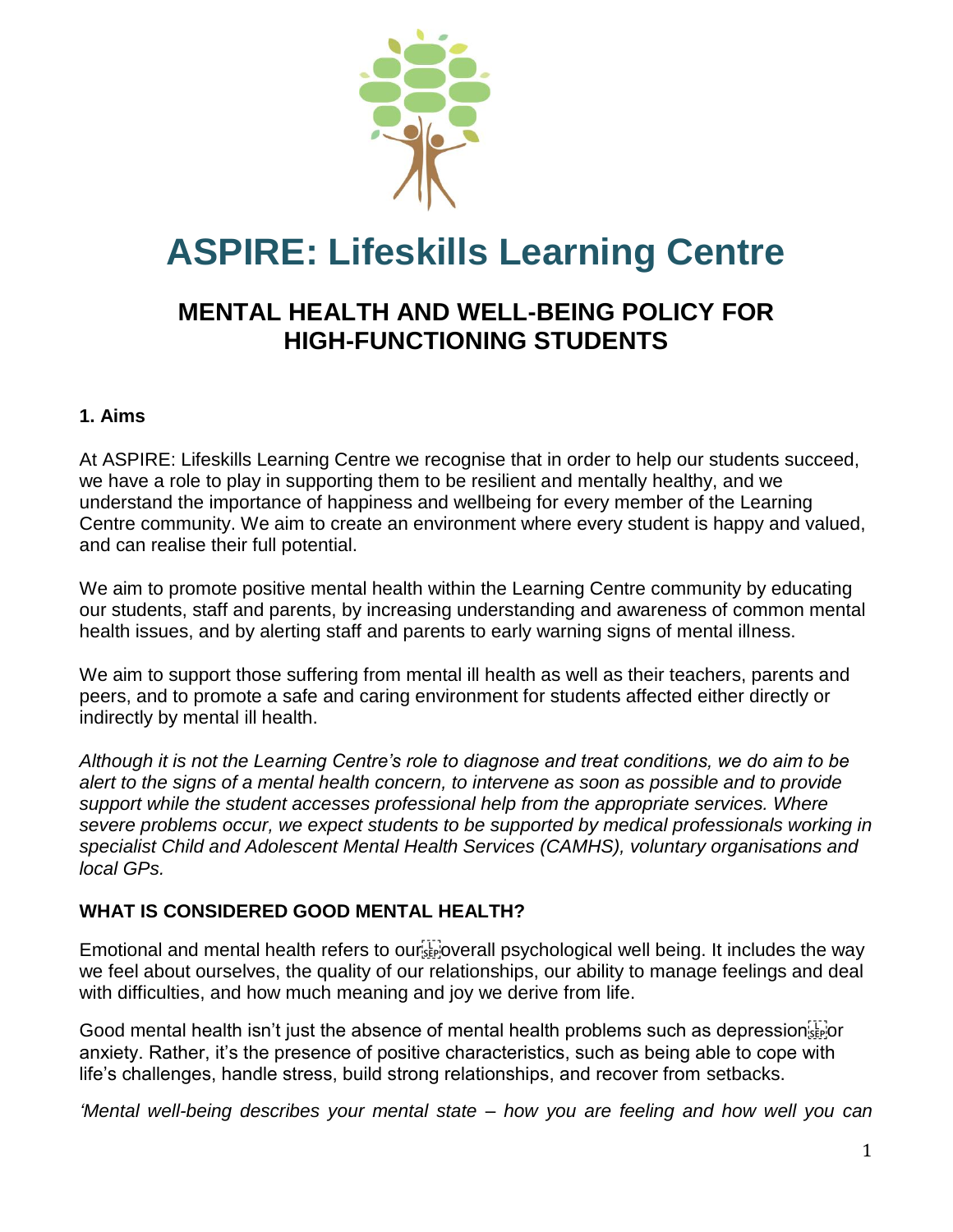*cope with day-to-day life. Our mental well-being can change, from day to day, month to month or year to year.*

*If you have good mental well-being (or good mental health), you can:*

- *Feel relatively confident in yourself – you value and accept yourself and judge yourself on realistic and reasonable standards*
- *Feel and express a range of emotions*
- *Feel engaged with the world around you – you can build and maintain positive relationships with other people and feel you can contribute to the community you live in*
- *Live and work productively*

*Cope with the stresses of daily life and manage times of change and uncertainty'* 

(Mind, the mental health charity *[www.mind.org.uk](http://www.mind.org.uk/)*)

*'Children who are mentally healthy have the ability to:*

- *Develop psychologically, emotionally, intellectually and spiritually;*
- *Initiate, develop and sustain mutually satisfying personal relationships;*
- *Use and enjoy solitude;*
- *Become aware of others and empathise with them;*
- *Play and learn;*
- *Develop a sense of right and wrong; and*
- *Resolve (face) problems and setbacks and learn from them.'*

(DfE guidance Mental Health and Behaviour in Schools: Departmental advice for School Staff, March 2016)

### **2. The Learning Centre's Approach**

The majority of the staff team at ASPIRE: Lifeskills Learning Centre are trained Youth Mental Health First Aiders (YMHFA); and all staff, through their regular safeguarding training, know how to access support when needed. The Learning Centre also has four Designated Safeguarding Leads (DSLs) – Viv Boulton (Head Teacher), Steve Parkinson (Deputy Head), Lee Venning (Deputy Head); and Dan Aitchison (Post-16 Lead). Ally Wand is the Learning Centre Mental Health Lead.

Additionally our Head of Personal Development, Louise Headley, plays a key role in promoting education about mental health as part of the Learning Centre's Personal Development (PSHE) scheme of work.

Any member of staff who is concerned about the mental health or emotional wellbeing of a student should speak to one of the SLT Team. If there is a fear that the student is in danger of immediate harm, the Learning Centre's Child Protection procedures should be followed with an immediate referral to a DSL (or direct to Leicestershire's Safeguarding Children's Board in an emergency, as detailed in our Child Protection (Safeguarding) Policy). If the student presents a medical emergency, the normal procedures for medical emergencies should be followed, by alerting a Learning Centre First Aider, or contacting the emergency services if appropriate.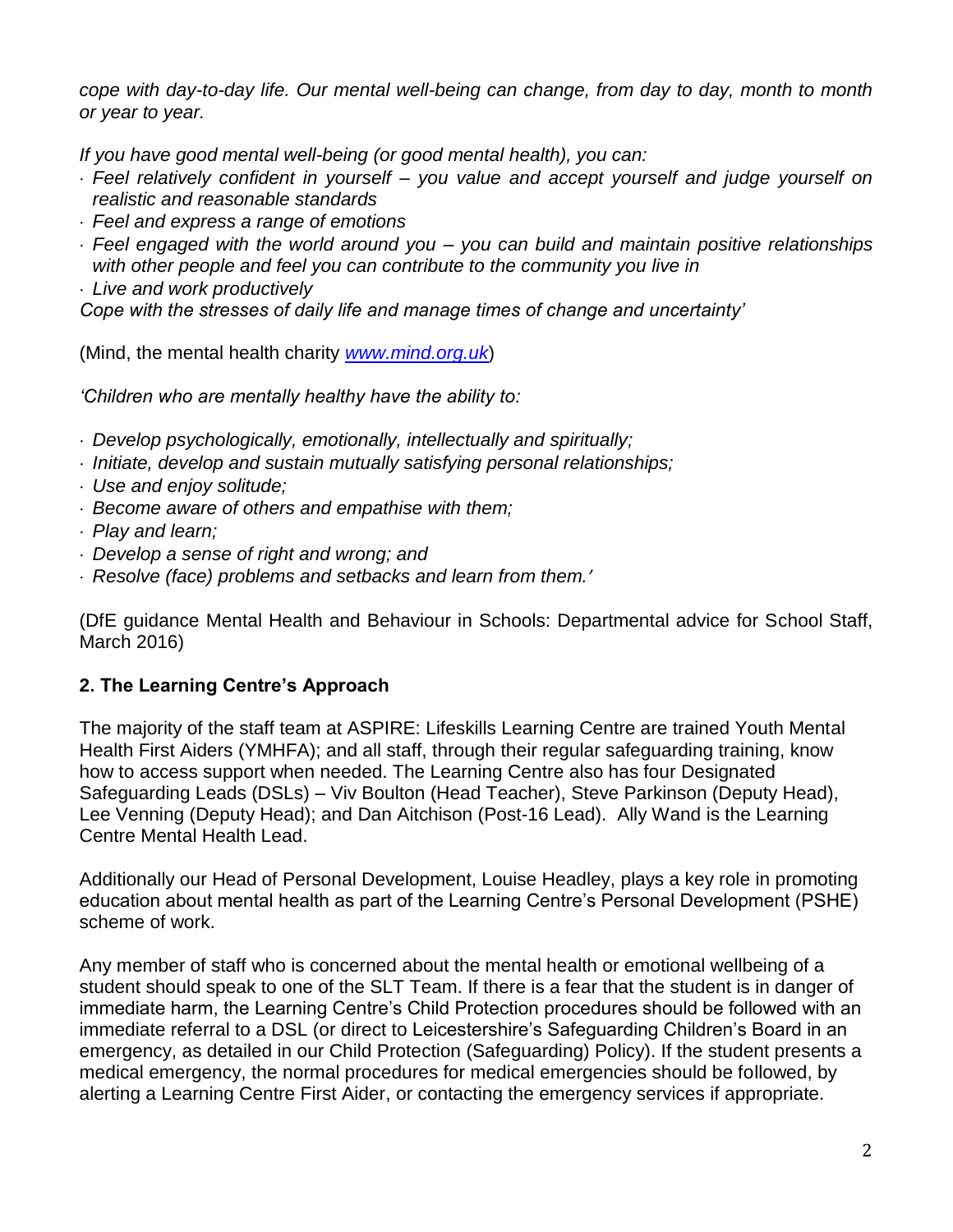The SLT will take responsibility for co-ordinating Learning Centre support (managing the student's academic workload, adjusting co-curricular commitments, liaising with external health professionals etc.) All staff are encouraged to be proactive in reporting any concerns they have about a student, however minor they may be. Parents too are encouraged to share any concerns they have with the Learning Centre.

Where a referral to CAMHS (the Child and Adolescent Mental Health Service) is appropriate, this will be led and managed by the Mental Health Lead, Ally Wand.

If a student has a long-term mental health condition, the Learning Centre will ensure that he/she is supported by a co-ordinated approach from the SLT Team, working with key staff in the Learning Centre, so that he/she feels that Learning Centre is a safe place where they can be confident of support, and can access well-informed and sympathetic advice at all times.

### **3. Managing Disclosures**

A student may choose to disclose concerns about their own mental health or that of a friend to any member of staff, who should respond in a calm, supportive, non- judgemental way. Staff are encouraged to follow the ALGEE check-list used by YMHFA:

**A**sk, assess, act **L**isten non-judgementally **G**ive reassurance and information **E**nable the young person to get appropriate professional help **E**ncourage self-help strategies.

All disclosures should be recorded in writing and held on the student's confidential file. This written record should include the date, the name of the member of staff to whom the disclosure was made, the main points from the conversation and the agreed next steps. This information should be shared with an appropriate member of the SLT Team, who will offer support and advice about what happens next.

# **4. Confidentiality**

In most cases the Learning Centre believes that the welfare of a student is best served by working with the knowledge and support of their parents. However, sometimes a student will approach a member of staff for help before telling their parents and will particularly ask for their confidentiality to be respected. In accordance with our Child Protection (Safeguarding) Policy, staff will make it clear that if they believe the student to be at risk of harm, they will need to pass the information on to the appropriate safeguarding authorities. If a student is deemed to be "Gillick competent" (sufficiently mature to make a sound judgement), the Learning Centre will respect their request for confidentiality in the belief that it is important for the student to feel in control of their situation; however, the Learning Centre will strongly encourage sharing of information with their parents and will work to find a way to do so which is acceptable to the student. In some situations, it may be appropriate to give the student 24 hours to talk to their parents, before the Learning Centre contacts home. A student may be offered the option of the Learning Centre informing their parents for them, or with them.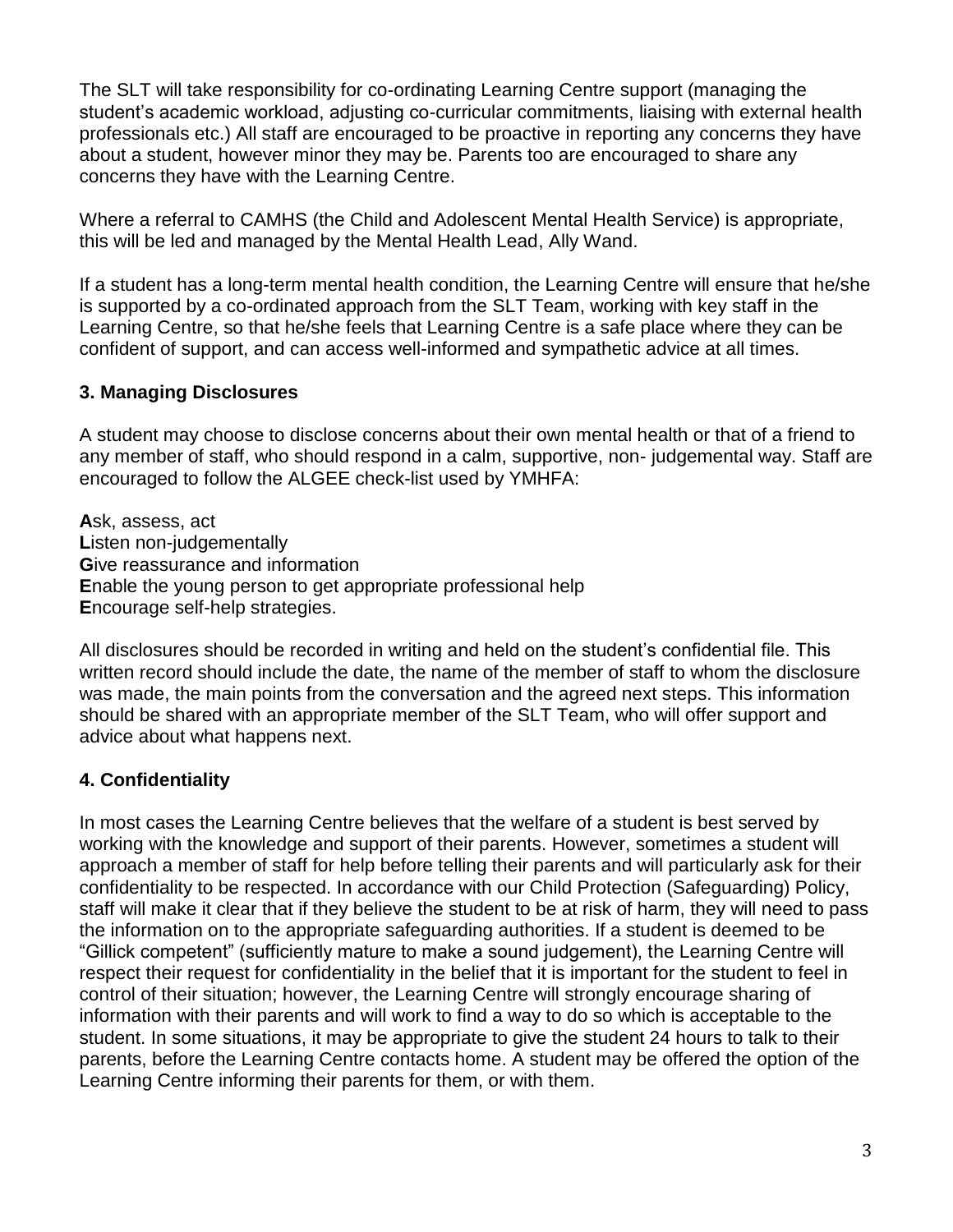Staff will only share information about a student when they have told them that they need to do this. They should make it clear:

- who they are going to talk to
- what they are going to tell them
- why they need to tell them.

# **5. Warning Signs**

Learning Centre staff may become aware of warning signs which indicate that a student is experiencing mental health or emotional wellbeing issues. These signs should always be taken seriously and staff observing them should always communicate their concerns to one of the SLT Team.

Possible warning signs include:

- Physical signs of harm that are repeated or appear non-accidental
- Significant changes in eating/sleeping habits
- Increased isolation from friends or family
- Changes in mood
- Reduced academic achievement
- expressing dark thoughts (talking about self-harm or suicide)
- Abusing alcohol or drugs
- Expressing feelings of failure or loss of hope
- Secretive behaviour (including long-sleeved clothing, or leggings to cover themselves up)
- Absence from or lateness to Learning Centre.

# **6. Depression**

Feeling low at times is a normal part of life for everyone, but for some students a persistent feeling of sadness comes to affect how they think, feel and behave, causing emotional, cognitive or physical problems. Issues such as peer pressure, academic expectations and the physical changes of adolescence can bring about mood swings for all young people but for some the lows are a symptom of depression. Clinical depression affects approximately 4% of teenagers, and is not a weakness or something to be overcome by will-power: it has serious consequences and requires long-term treatment.

Signs of depression in a young person will vary but include continuous low mood (lasting longer than two weeks), feelings of hopelessness and helplessness, self- reproach and feelings of worthlessness, lack of motivation or interest in things, difficulty making decisions, feeling irritable and intolerant of others, poor concentration, fatigue, disrupted eating and sleeping patterns, refusal to attend school, feeling anxious or worried, and thinking about self-harm or suicide.

When the Learning Centre becomes aware that a student may be suffering from depression, steps will be taken to encourage them to talk to the Learning Centre Mental Health Lead or Learning Centre Key Worker, who can then work with parents to get help and treatment as soon as possible.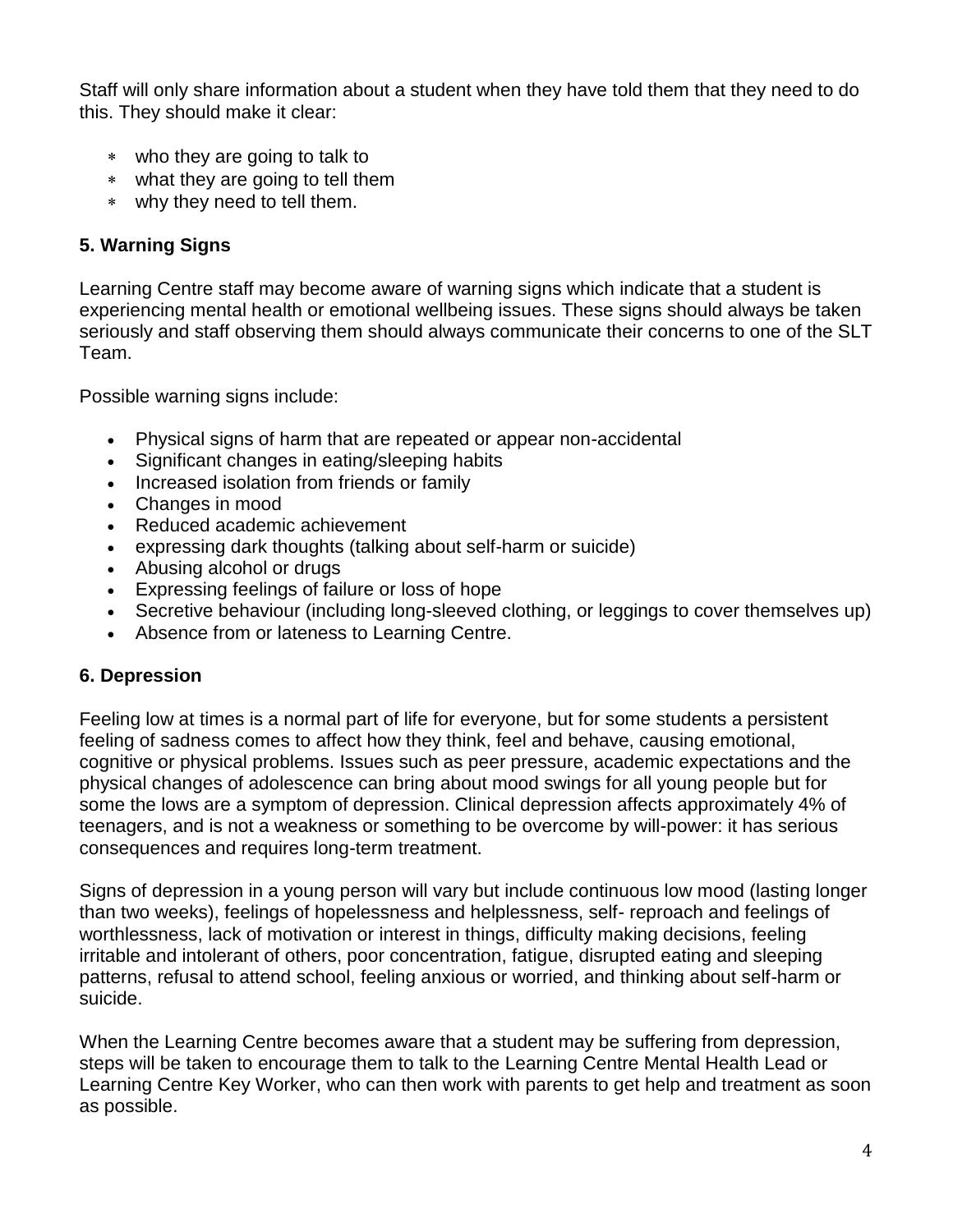# **7. Anxiety**

Feeling anxious at times is a normal part of life for everyone, but for some students manageable levels of anxiety build to become a more serious and long-term anxiety disorder. Anxiety disorders can be caused by a variety of factors; signs include panic attacks, OCD, separation anxiety, phobias, problems with sleep patterns, poor concentration and school refusal.

When the Learning Centre becomes aware that a student is suffering from an anxiety disorder the student will be encouraged to talk to the Learning Centre Mental Health Lead or Learning Centre Key Worker who can then work with parents and teachers to support them.

## **8. Suicidal Thoughts**

A student suffering from depression (sometimes compounded by an anxiety disorder) may experience suicidal thoughts. Suicidal behaviour ranges from thinking about killing oneself, to forming a plan about how to do so, to non-fatal suicidal behaviour or ending one's life. A range of contributory factors and individual vulnerabilities may lead to a young person attempting or committing suicide. The Learning Centre recognises, therefore, that it is important to detect mental health problems as early as possible and to work with the student and their family to access appropriate professional support and help a potentially vulnerable student. An understanding of how to achieve good mental health, and the promotion of mental and emotional resilience, is recognised as a priority within the Learning Centre's PSD programme and in Learning Centre life more generally.

If a student is known to be thinking about suicide, the Learning Centre will act within Youth Mental Health First Aid guidelines and an appropriate member of staff will ask him/her direct questions to gauge the level of intent so that they can act accordingly. If it is felt that the student must not be left alone, the Learning Centre Mental Health Lead, Learning Centre Key Workers or a member of the SLT Team will make sure that the student is supervised until help can be sought. If the student is felt to be in immediate danger, staff will contact the emergency services with a 999 call, or take the student to A&E at the nearest hospital.

### **9. Eating Disorders**

Eating disorders are a range of conditions that can affect a person physically, psychologically and socially. They are serious mental illnesses and include anorexia, bulimia and binge-eating disorder. Some students may ask for help because they are worried about their relationship with food, while others will not see that there is a problem and will not ask for help. Usually family or friends will be aware of the problem before the Learning Centre. The Learning Centre will advise the student and their family to go to their GP for help, and will then aim to provide ongoing help and monitoring once the student is receiving professional medical support.

# **10. Self-Harm**

Deliberate self-harm describes any behaviour where a student causes harm to himself/herself in order to cope with thoughts, feelings or experiences they are unable to manage by other means. It is not an illness but a behaviour pattern used to manage, or to communicate, emotional distress. It most frequently takes the form of cutting, burning or non-lethal overdoses. It is not attempted suicide but instead is a means of survival. Often it may be the case that the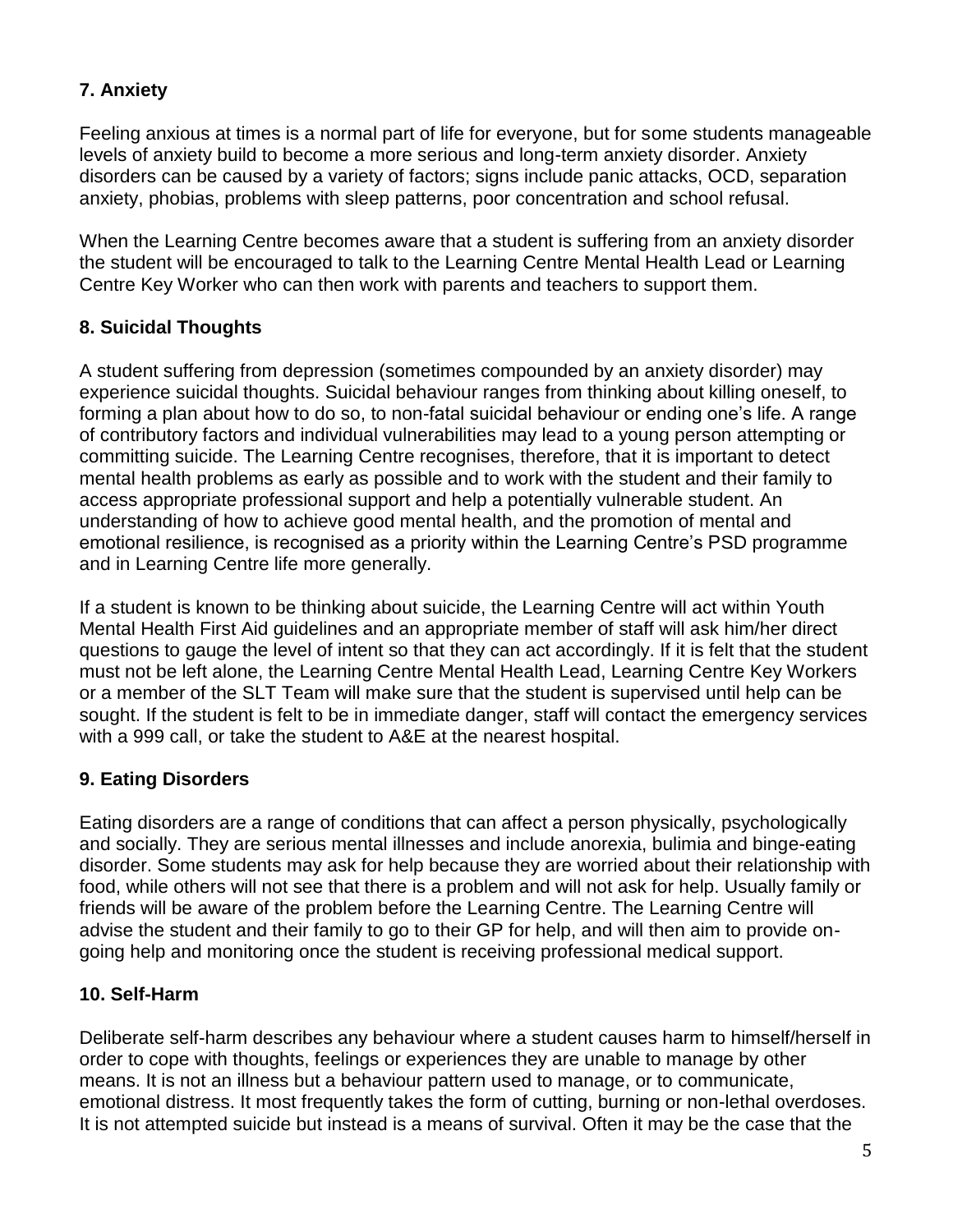student is self-harming to get relief from feelings of hopelessness or inability to cope with social, emotional or academic pressures, and if he/she feels that it works as a coping strategy, it may become a habit.

If a student discloses, or a member of staff suspects, that he/she is self-harming, the Learning Centre will work with him/her to discuss the reasons for their self-harm and find less destructive ways to cope. Usually the Learning Centre Mental Health Lead or the Learning Centre DSL will take the lead on this, and other help and guidance as appropriate will be sought (e.g. the student's GP, online support from agencies like Harmless, or professionals within CAMHS).

#### **11. Educating and Supporting Students to maintain good mental health**

The Learning Centre's Personal Development Programme covers a number of topics on mental health and emotional wellbeing in all year groups and aims to develop an understanding of good mental health and an awareness of common mental health concerns.

Providing opportunities for our students to develop their relationships and social skills is a key focus for us at ASPIRE. Structured group sessions designed by the Specialist Speech and Language Therapist focus around Social Thinking. Skills taught in these sessions are supported to develop throughout the school week, across all activities. PSHE and PSD programmes are designed to address issues experienced by our cohort of students, as well as addressing the required topics such as SRE (sexuality and relationships education) – but delivered in a way that suits each individual student's needs and learning style.

At ASPIRE we understand the role that healthy eating and a balanced diet play in our Emotional Wellbeing and Mental Health. Increasing our students' knowledge (food and drink and its benefits, a balanced diet and portion sizes) and skills (to read labels, make healthier choices and cook safely) can all help to change behaviour; and our lifeskills programmes are designed to support this work.

We also recognise that physical activity, and involvement in sport and outdoor activity can play an important role in supporting Emotional Wellbeing and Mental Health. Physical activity is integrated into each young person's individual programme in a way that suits them best e.g. group swimming, individual gym programmes, walks with the therapy dog, table tennis and table football; movement breaks within lessons.

Many of our young people experience poor sleep patterns and we recognise the impact lack of sleep can have on attendance and ability to engage with learning; as well as on emotional and mental wellbeing. At ASPIRE we work closely with families to support with sleep issues, and use a range of therapeutic interventions to enable our young people to maintain a 'just right' state wherever possible.

At ASPIRE we ensure that every student has a safe space to go to when feeling overwhelmed, and we strive to ensure that all students and staff feel safe at all times – checking this through our wellbeing feedback forms and through daily check-ins with students. Individual safe spaces are designed and adapted to meet individual needs e.g. dens under desks, sensory spaces; and visuals support students to communicate when they need time out on their own. As well as a safe space to go to we ensure that each young person has a trusted adult they feel able to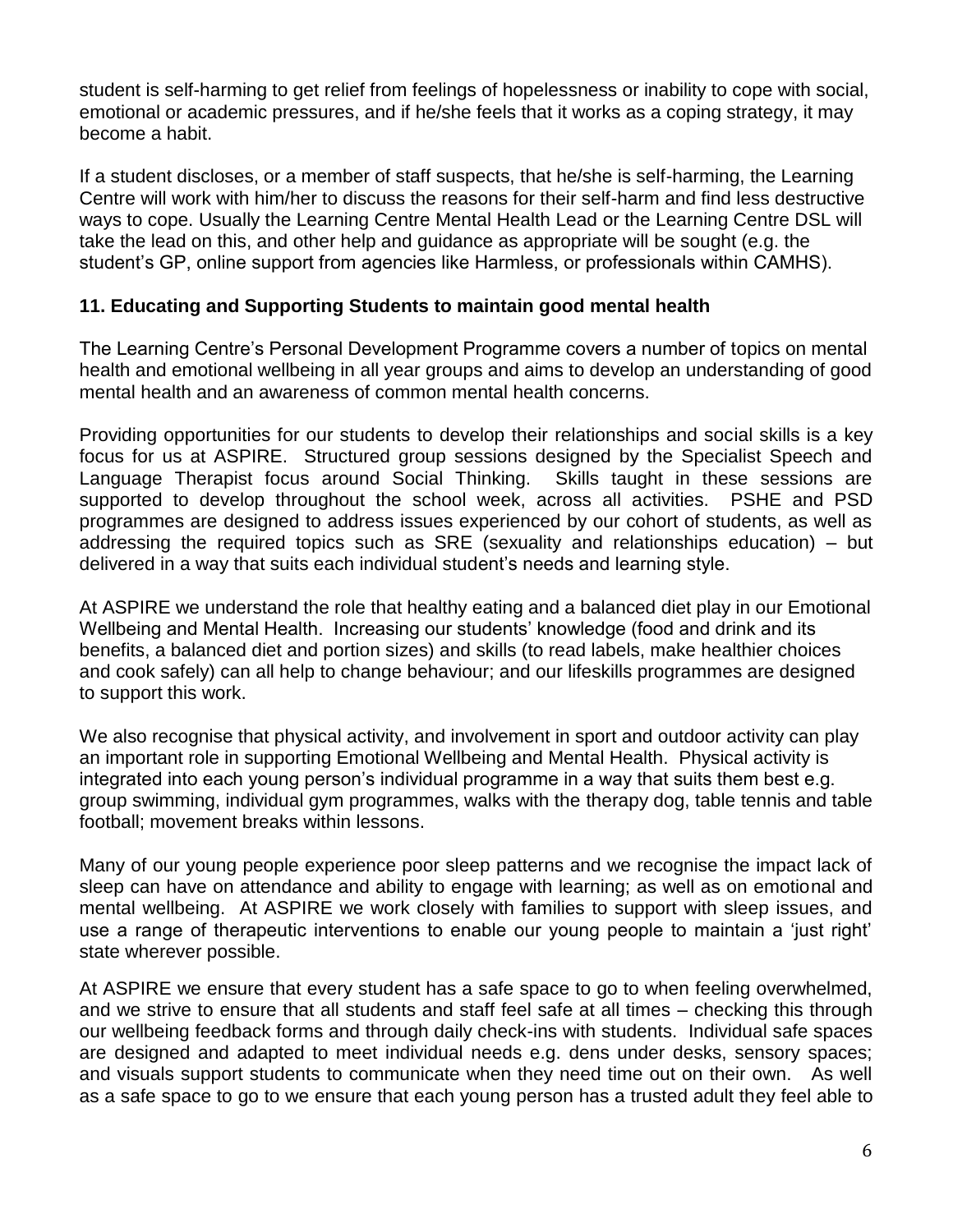talk to about any concerns or issues. For most students this would be their key worker. For some it may be time with an allocated mentor.

At ASPIRE we focus on raising self-esteem and confidence, and building resilience - to help our young people to reach their full potential in life. In a safe, non-threatening environment, with trusted staff members, we encourage them to express and communicate their feelings, to discuss the challenges they experience; and to identify and develop their strengths and skillset through their individualised programmes and plans for the future. Our person-centred approach ensures that we keep the individual student at the forefront of all that we do.

Meta-cognition and self-regulation approaches (learning how to learn) aim to help our students to think about their own learning – teaching them specific strategies to set goal and to monitor and evaluate their own academic and holistic development. Our Forest School plays a large part in the process of offering opportunities to succeed, and to develop confidence, resilience and self-esteem through hands-on learning experiences in the woodland environment.

Research shows that learning outside the classroom is more memorable and more engaging, and it can have a much greater impact on students that sitting at their desks to learn. Wherever possible we strive to offer learning opportunities in our local community, such as setting up and running a market stall to practice social communication skills and to develop competency with handling money and calculating change.

Many of our young people are accessing courses working towards examinations and accreditations. At ASPIRE we recognise the detrimental effect that the stress of exams and revision can have on young people. It is our aim to ensure that students are supported to understand how to revise, to organise their revision time, to have repeated opportunities to practice exam papers; and to understand the process on exam days – including all access arrangements. By providing this support we can do our utmost to minimise the stress and anxiety related to examinations for our young people. Further advice and support for students accessing exams can be found on the Childline and YoungMinds websites:

https://www.childline.org.uk/info-advice/school-colleg e-and-work/school-college/exam-stress/ (Childline)

https://youngminds.org.uk/find-help/feelings-and-symptoms/exam-stress/ (Young Minds)  $\frac{1}{2}$ 

### **12. Working with Parents**

The Learning Centre believes that the welfare of its students is almost always best served by working with the full knowledge and support of the student's parents. Sometimes the student will choose to tell their parents themselves, and will be given 24 hours to do so before the Learning Centre contacts home. If the student gives the Learning Centre reason to believe that there may be underlying child protection issues, parents will not be informed but the DSL will take advice from the local Safeguarding Children Board.

When the Learning Centre needs to disclose sensitive information to parents about their child's mental health, thought will be given to how best to handle this with sensitivity. It can be shocking and upsetting for parents to learn that their child is suffering from poor mental health, and the Learning Centre recognises that they may need time to process what they have been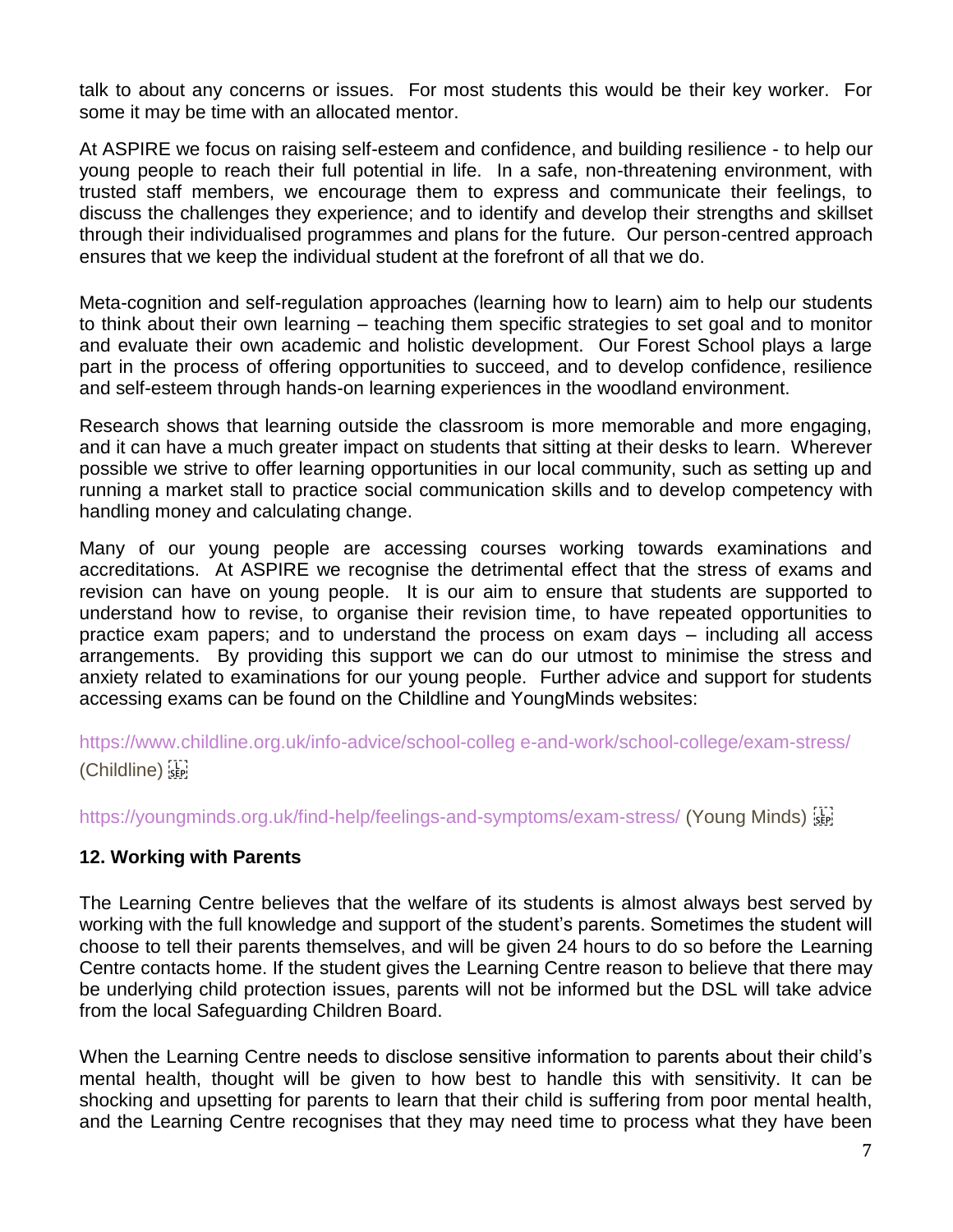told and reflect on how to respond. Wherever possible, the Learning Centre will highlight further sources of information and support, and will make it clear that parents are welcome to ask for further meetings and follow-up. Meetings and conversations with parents will always conclude with an agreed next step, and a brief record of the meeting will be kept with the student's confidential record.

The Learning Centre works with parents to support their child's mental health and emotional wellbeing by:

- Making the Learning Centre's Wellbeing Policy easily accessible to parents
- Highlighting sources of information about common mental health issues on the Learning Centre website
- Sharing ideas about how parents can support positive mental health in their children (e.g. by inviting guest speakers to the Learning Centre to talk to parents)
- Keeping parents informed about the mental health topics covered in their children's Personal Development programme, so that they can share and extend this learning at home.

### **13. Supporting Peers**

When a student is suffering from mental health issues, it can be a difficult time for their friends. Friends will want to help but often do not know how. In the case of self-harm or eating disorders, it is possible that friends may learn unhealthy coping mechanisms from each other. In order to protect peers, the Learning Centre will consider on a case-by-case basis which friends may need additional support and will decide how best to do so. Advice will be given about:

- what it is helpful for friends to know and what they should not be told
- how they can best support their friend who is suffering from mental health problems
- things friends should avoid saying/doing which may cause upset
- warning signs that their friend needs help (e.g. signs of a relapse)
- where and when to access support for themselves
- safe sources of further information about their friend's condition
- healthy ways of coping with the difficult emotions they may be feeling.

### **14. Policy Review Statement**

This policy will be reviewed annually. Additionally, it will be updated immediately to reflect